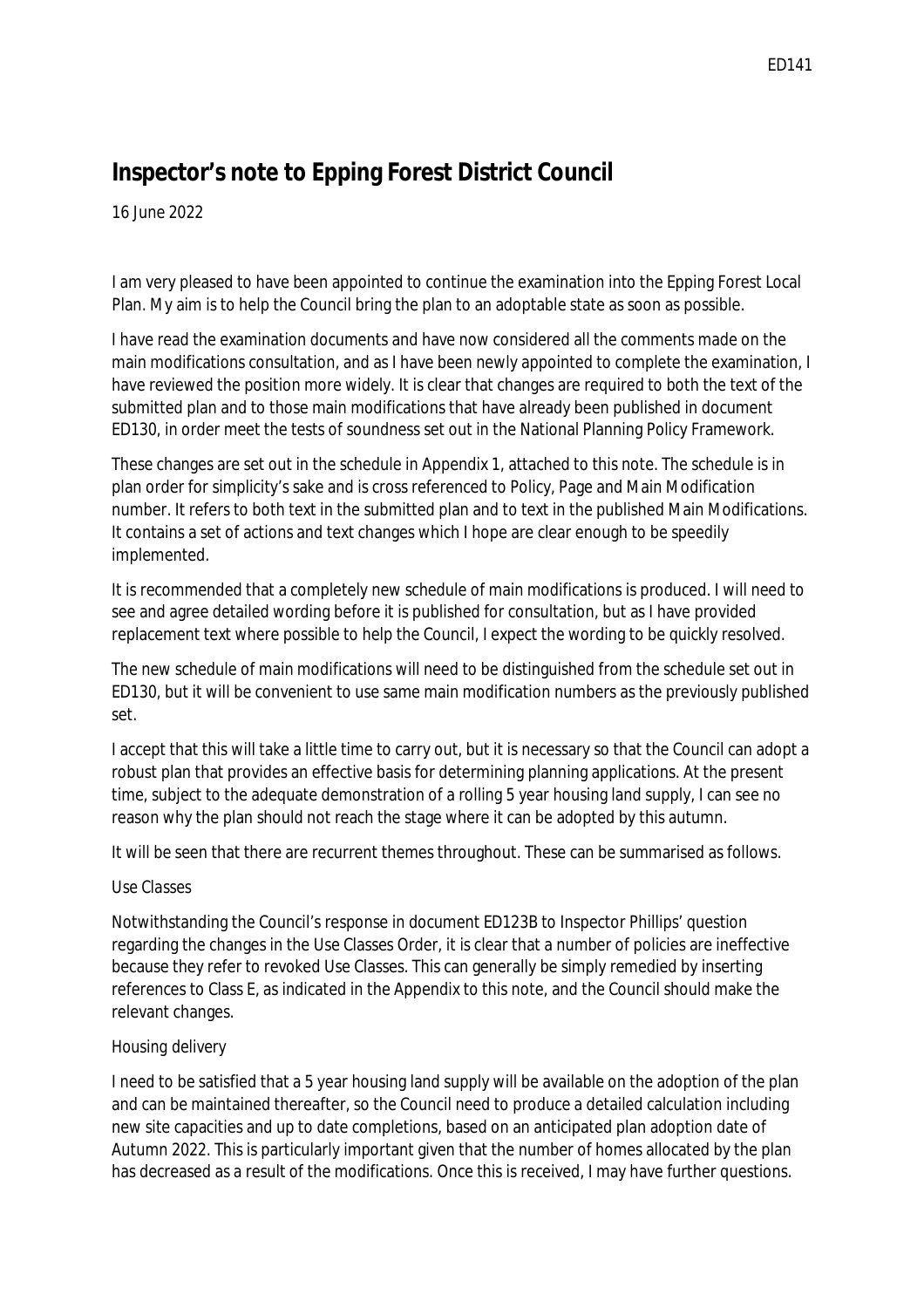#### *Non-statutory documents*

 A common theme is that the plan requires development to be in accordance with (or be in general conformity with) documents such as the Infrastructure Delivery Schedule, Concept Frameworks, Strategic Masterplans, and the Air Pollution Mitigation Strategy. Whilst these documents might be development plan production and examination, and do not carry the status or weight of the development plan. The plan cannot therefore require development to be in accordance, or in general conformity, with them. I have set out alternative wording in the Appendix to this note. material considerations in planning decisions, they have not gone through the rigours of

# *The protection of the Epping Forest SAC*

 As the Council rightly point out in document ED139, all relevant planning applications are required to be supported by a site-specific Habitats Regulations Assessment (and appropriate assessment). If development is incapable of meeting the policy requirements, such that a conclusion of "no adverse effect" cannot be reached, then the application will be refused. This in itself is sufficient to ensure that the plan will not have an adverse effect on the integrity of the SAC. With this in mind I have provided the Council with new wording for Policy DM2, set out in the Appendix to this note. This will serve to prevent harm to the integrity of the SAC. Policy DM2 needs to be worded in a brief and simple manner so that this point is completely clear.

 An unnecessary amount of wording has been introduced into Policy DM2 and Policy DM22 and their supporting text through previous main modifications, much of which is repetitive and is not required to make the plan sound. The additions in fact undermine the effectiveness of these policies, and undue weight is placed on compliance with non-statutory documents. The text for Policy DM2 set out in the Appendix to this document is a simple and effective way of ensuring no harm to the integrity of the SAC. Policy DM22 addresses different air quality issues and should not deal with the SAC.

# *Zone of Influence for the Epping Forest SAC*

 Communities and developers need to be able to plan on the basis of sound evidence available at the present time and the policies in the plan need to be applied in a consistent manner. The current Zone of Influence should therefore be the basis for seeking mitigation measures for all the site allocations for the life of the plan. It is not sound for the plan to suggest, as it does in a number of places, that the Zone of Influence might change. Any such change would not have been subject to rigorous examination and would introduce uncertainty into the plan by potentially imposing a different and currently unknown pattern of mitigation requirements during the life of the plan.

# *Energy and renewables*

 The requirement for all parking spaces in new development (of whatever kind and purpose) to have access to an electric charging point is unnecessary because this issue is being addressed by the **Building Regulations.** 

Building Regulations.<br>The requirement for all major sites to (in effect) be self-sufficient in meeting all their energy needs is neither realistic nor founded on satisfactory evidence. Changes to these policies are addressed in the Appendix to this note.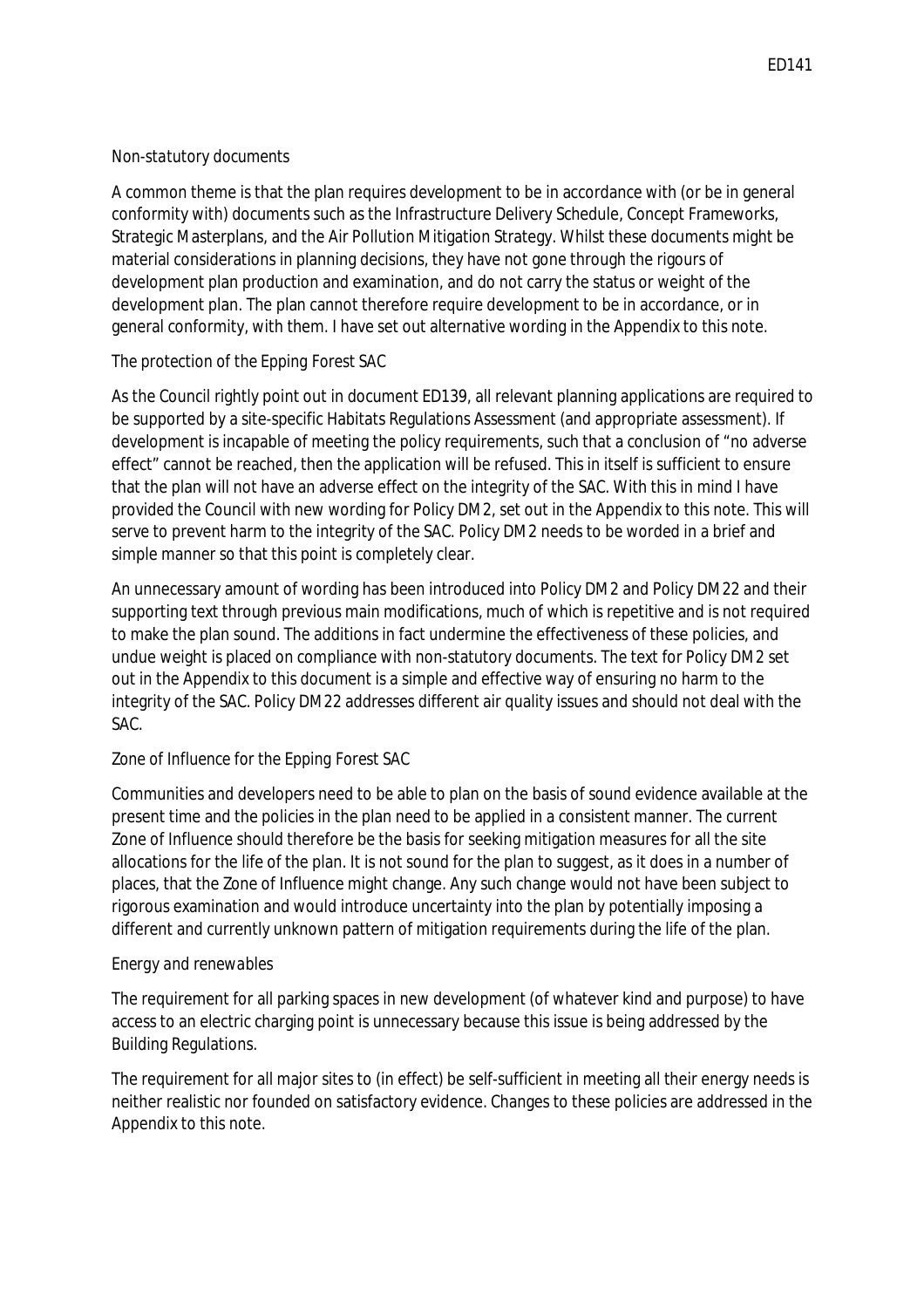#### *Site allocations*

 Outstanding issues concerning the South Epping Masterplan Area include the justification for the site capacity figures, the relationship with the air quality monitoring exercise referred to by the Council and its effect on housing delivery, and the question of whether the approach to this site is consistent with that of other sites. Rather than re-iterate the points here, they are set out in detail in the Appendix to this note.

Appendix to this note.<br>Policy RUR.R1 as modified is ineffective; being a development allocation it cannot remain in the Green Belt; alternatively, the allocation should not be made.

#### *Review*

 It is not appropriate to insert a plan review requirement based on the outcome of future air quality monitoring. It would undermine the plan; the implication that the plan's current provisions could be removed in certain circumstances would create uncertainty which would act as a potential deterrent to investment and implementation.

to investment and implementation.<br>If individual schemes were unable to demonstrate (in accordance with Policy DM2) that they would not cause harm to the integrity of the SAC, they would not be able to come forward. If that were to lead to a shortfall in housing supply, a review would be triggered. It follows that the review triggers based on housing delivery and supply are adequate in themselves.

#### *Other matters*

There are several other points which are picked up in the Appendix and will not be repeated here.

#### *Conclusion*

 I would be grateful if the Council could carefully consider all the points raised in this note and in the Appendix and reply to me in due course with proposed modified text. This should not be presented as "modifications to the modifications" because of the potential for confusion. Rather, as I indicated above, there needs to be a completely new schedule of main modifications to the submitted plan, encompassing all the changes to the plan, clearly distinguishable from the set in document ED130 but keeping to the same MM numbers if practical to do so. This will ensure that there is one clear set of changes, paving the way for my final report and for the plan to move to adoption.

 Please can the Council also respond to the small number of questions I have raised in the Appendix, the most significant of which relate to the South Epping Masterplan Area and to housing land supply.

 Provided the Council can produce appropriately modified text as indicated in the Appendix, a sound and effective approach to the South Epping Masterplan Area, and convincing evidence in respect of housing land supply, further hearings will probably not be needed and I am hopeful that the outstanding issues can be speedily resolved. I am not inviting comments from any other party at this time. The new schedule of main modifications will be subject to public consultation.

Jonathan Bore

INSPECTOR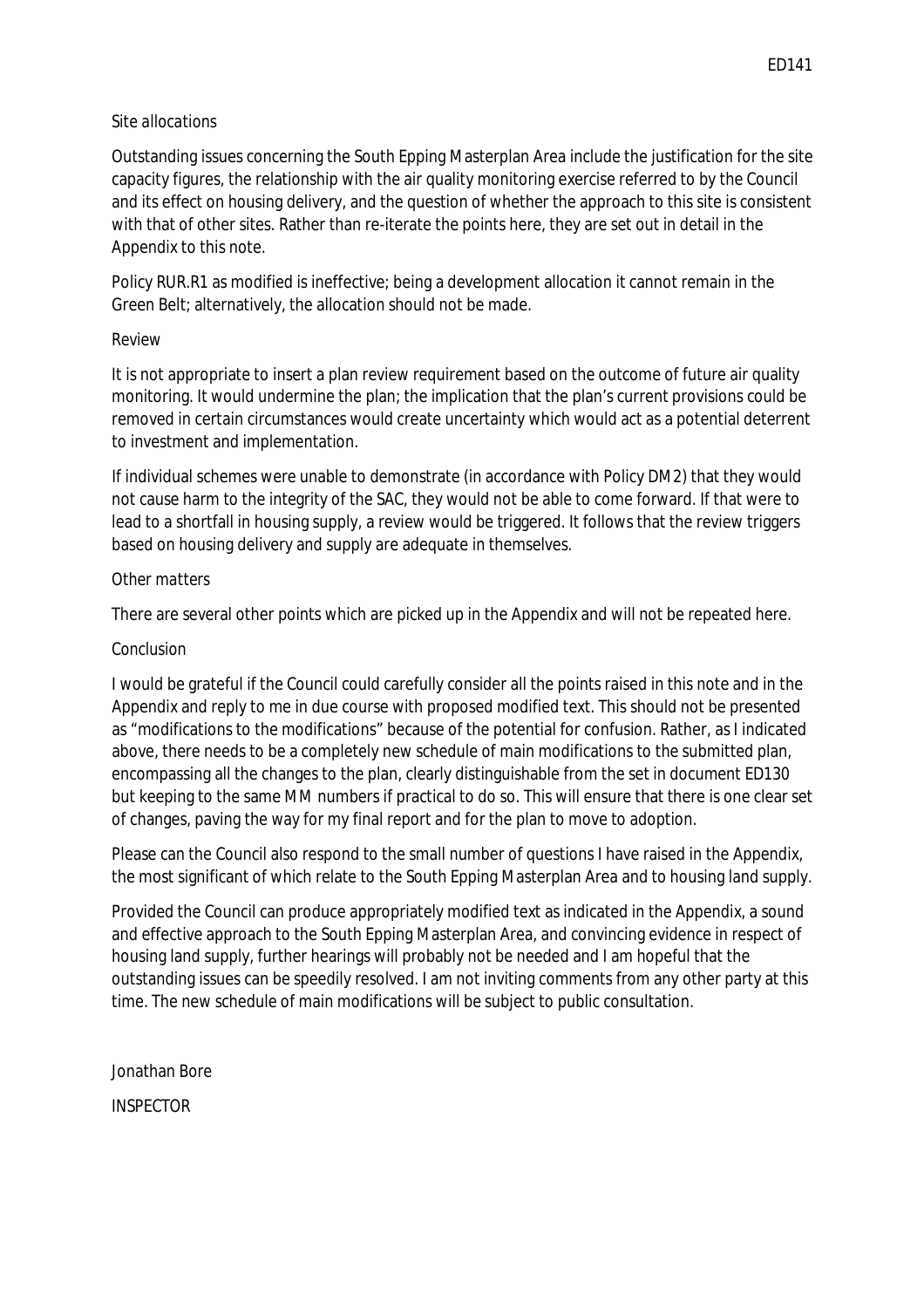# **APPENDIX**

# **Schedule of changes required, and Inspector's questions**

 This schedule contains cross references to both the submitted plan and to the previously published schedule of main modifications (ED130).

| Plan<br>page | Policy or<br>para                                    | <b>MM</b>              | Comment                                                                                                                                                                                                                                                                                                                                                                                                                                                                         |
|--------------|------------------------------------------------------|------------------------|---------------------------------------------------------------------------------------------------------------------------------------------------------------------------------------------------------------------------------------------------------------------------------------------------------------------------------------------------------------------------------------------------------------------------------------------------------------------------------|
| 30           | Table 2.5                                            | 13                     | <b>EMPLOYMENT LAND</b>                                                                                                                                                                                                                                                                                                                                                                                                                                                          |
|              | and para                                             |                        | Employment land requirements refer to B Class office uses.                                                                                                                                                                                                                                                                                                                                                                                                                      |
|              | 2.72                                                 |                        | However, these now fall within Class E.                                                                                                                                                                                                                                                                                                                                                                                                                                         |
|              |                                                      |                        |                                                                                                                                                                                                                                                                                                                                                                                                                                                                                 |
|              |                                                      |                        | Action 1: change references from Use Class B to Use Class E.                                                                                                                                                                                                                                                                                                                                                                                                                    |
|              |                                                      |                        | See also note on Policy E 1 and supporting text below.                                                                                                                                                                                                                                                                                                                                                                                                                          |
|              |                                                      |                        |                                                                                                                                                                                                                                                                                                                                                                                                                                                                                 |
| 31           | Policy SP2,<br>Table 2.3<br>and<br><b>Appendix 5</b> | 15                     | SPATIAL DEVELOPMENT STRATEGY AND HOUSING LAND<br><b>SUPPLY</b><br>In view of the reduction in the number of homes allocated by<br>the plan, please will the Council provide me with an up-to-date                                                                                                                                                                                                                                                                               |
|              |                                                      |                        | and realistic site by site housing delivery schedule with                                                                                                                                                                                                                                                                                                                                                                                                                       |
|              |                                                      |                        | commentary and, related to that, a year-by-year calculation<br>demonstrating that a 5 year housing land supply will exist from<br>the adoption date of the plan and will be maintained. This<br>calculation should be carried out against the criteria accepted<br>by Inspector Phillips: ie the Liverpool approach and stepped                                                                                                                                                 |
|              |                                                      |                        | trajectory.                                                                                                                                                                                                                                                                                                                                                                                                                                                                     |
|              |                                                      |                        | Action 2: submit supply calculations and trajectory as<br>indicated; I may have further questions following its receipt.                                                                                                                                                                                                                                                                                                                                                        |
|              |                                                      |                        | The sequential approach in Part A of Policy SP2 is not<br>appropriate as a policy. The reason for this is that any sites that<br>come forward will be determined according to the plan's<br>allocations and DM policies and cannot reasonably be<br>subjected to a further sequential test against all other potential<br>locations. So the sequential approach here has no value as a<br>development management tool and could potentially cause<br>confusion and uncertainty. |
|              |                                                      |                        | Action 3: remove the sequential approach from Part A in the<br>interests of the plan's effectiveness. The policy should read<br>"Within the period 2011-2033 the Local Plan will provide for a<br>minimum of 11,400 homes, including a minimum of 2,851 new<br>affordable homes between 2016-2033." [Then go straight to<br>Parts B and C.]                                                                                                                                     |
| Various      | SP3, 6.28 to<br>6.30 and<br>Policy D <sub>2</sub>    | 16, 17,<br>107,<br>108 | <b>PLACE SHAPING</b><br>It is unclear why the text and policy on health has been moved<br>from its logical position in Policy D 2, which is about essential<br>facilities including health and educational facilities, to SP3<br>which is entitled "Place Shaping" where it sits less easily. This                                                                                                                                                                              |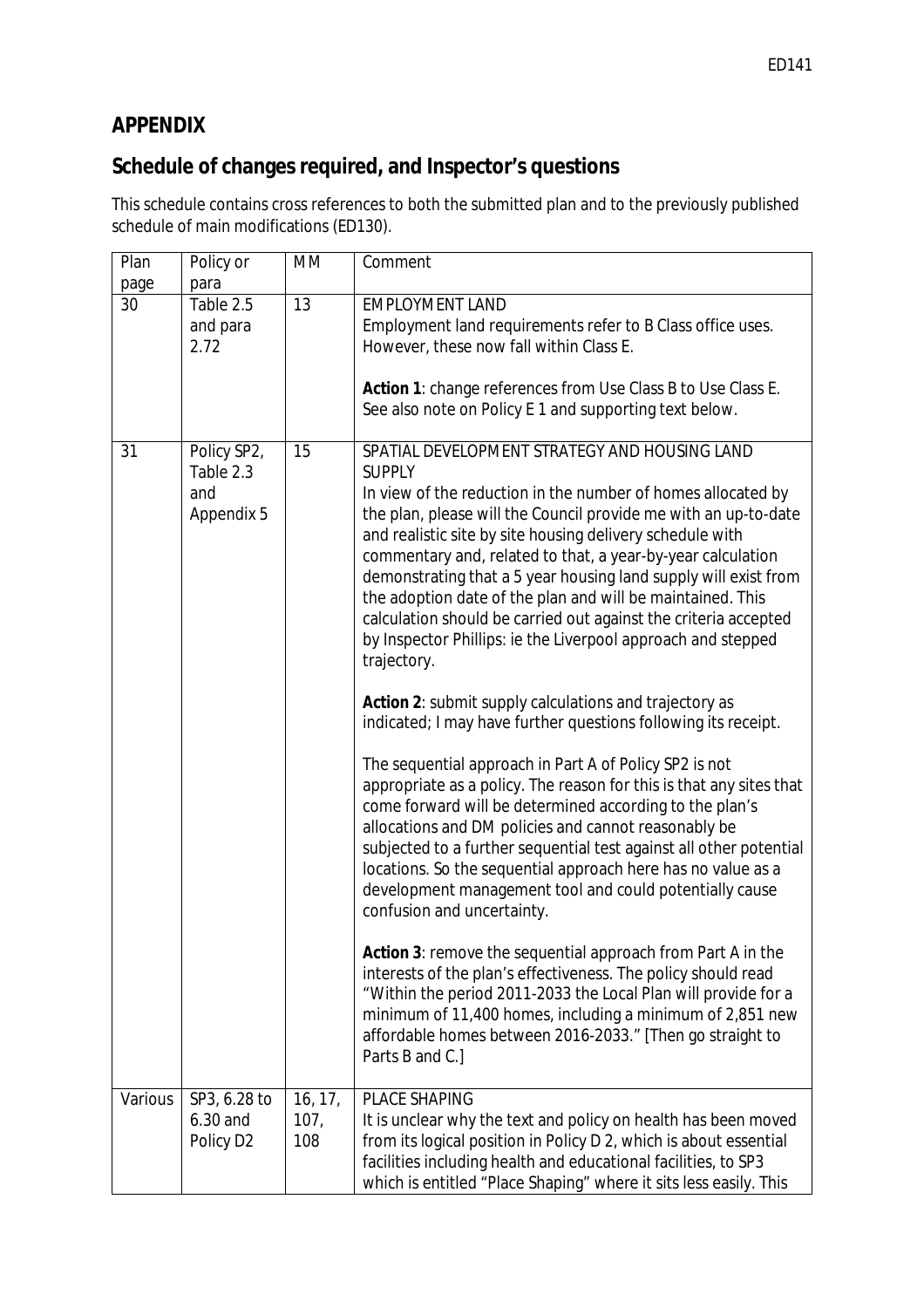|    |                                                                                  |        | change is not necessary for the plan to be sound and I am not<br>likely to recommend it.                                                                                                                                                                                                                                                                                                                                                                                                                                                                                                                                                      |
|----|----------------------------------------------------------------------------------|--------|-----------------------------------------------------------------------------------------------------------------------------------------------------------------------------------------------------------------------------------------------------------------------------------------------------------------------------------------------------------------------------------------------------------------------------------------------------------------------------------------------------------------------------------------------------------------------------------------------------------------------------------------------|
|    |                                                                                  |        | Action 4: do not include this as a main modification; in other<br>words, the submitted plan does not change.                                                                                                                                                                                                                                                                                                                                                                                                                                                                                                                                  |
| 34 | New para<br>after 2.91<br>and Policy<br>SP <sub>3</sub><br>Part H after<br>(xiv) | 16, 17 | <b>PLACE SHAPING</b><br>The Active Design Principles are not part of any examined<br>planning document and have the status of other parties'<br>guidance, rather than planning policy, so the plan cannot<br>require development to incorporate them.<br>Action 5: replace "incorporate" with "have regard to" in<br>supporting text and policy in the interests of soundness.                                                                                                                                                                                                                                                                |
| 36 | $2.99 - 2.100$                                                                   | 16     | <b>PLACE SHAPING</b><br>The concept framework plans are not part of the development<br>plan and planning applications cannot be required to conform<br>with them or even be in "general conformity" with them. The<br>same point is picked up below against the West Ongar and<br>South Nazeing site allocations.<br>Action 6: change the wording to "have regard to" in the<br>interests of soundness.                                                                                                                                                                                                                                       |
| 38 | After 2.117<br>and 2.118<br>and Policy<br>SP4                                    | 18, 19 | <b>GARDEN TOWN COMMUNITIES</b><br>Apart from the motorway junction, the main modification is<br>not clear enough as to what elements of sustainable transport<br>will need to be provided at first occupation and it is also<br>unclear whether such a requirement has been viability tested.<br>Action 7: replace this requirement by one which seeks<br>appropriate sustainable transport provision commensurate<br>with the phasing of development. Discussions on the timing of<br>sustainable transport provision should take place at the time of<br>any planning application. This is a similar point to that in Policy<br>DM18, MM68. |
| 38 | <b>After 2.118</b>                                                               | 18     | <b>GARDEN TOWN COMMUNITIES</b><br>The new paragraph referring to the HGGT IDP is just descriptive<br>text. It is not required for soundness and I am not likely to<br>recommend it.<br>Action 8: remove from the list of main modifications; the<br>submitted plan does not change.                                                                                                                                                                                                                                                                                                                                                           |
| 41 | Policy SP4<br>after (xvi)                                                        | 19     | <b>GARDEN TOWN COMMUNITIES</b><br>The new paragraph relating to heritage impact assessments<br>contains an incorrect summary of national policy and is<br>therefore not sound. Also, an "impact assessment" represents<br>a reactive rather than proactive approach.                                                                                                                                                                                                                                                                                                                                                                          |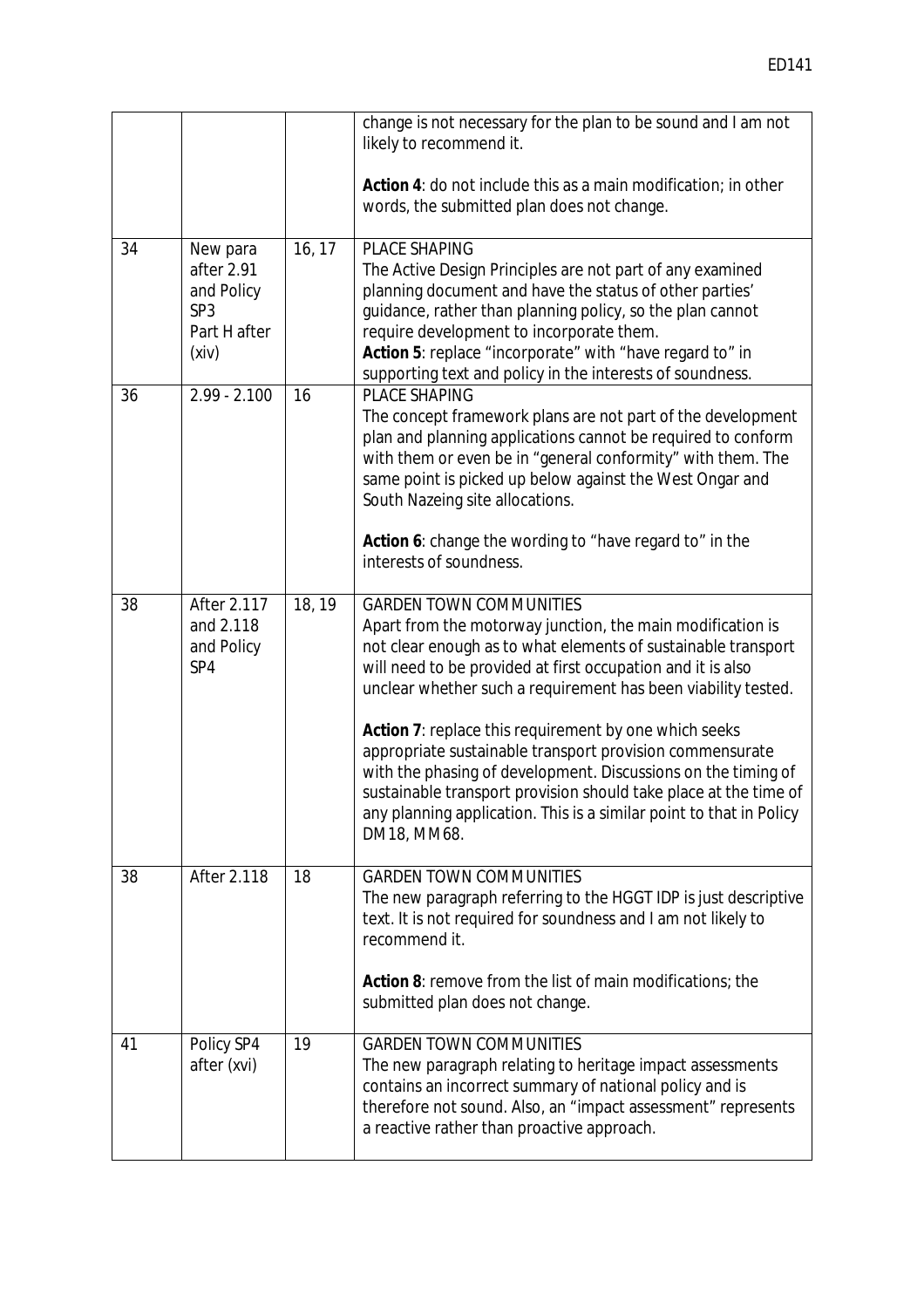|       |                                                                                                |         | Action 9: replace the paragraph with: "Develop a positive and<br>coordinated approach towards the conservation and<br>enhancement of heritage assets and their settings in<br>accordance with national policy".                                                                                                                                                                                                                                                                                                                                                       |
|-------|------------------------------------------------------------------------------------------------|---------|-----------------------------------------------------------------------------------------------------------------------------------------------------------------------------------------------------------------------------------------------------------------------------------------------------------------------------------------------------------------------------------------------------------------------------------------------------------------------------------------------------------------------------------------------------------------------|
| 42    | Policy SP5 D                                                                                   | 21      | <b>GARDEN TOWN COMMUNITIES</b><br>The plan cannot require development to be in general<br>conformity with a strategic masterplan because the latter is<br>not part of the development plan and has not been through<br>the rigours of examination.                                                                                                                                                                                                                                                                                                                    |
|       |                                                                                                |         | Action 10: replace "Development proposals  will be required<br>endorsed by the Council" with "Planning applications for<br>should be accompanied by and have regard to a strategic<br>masterplan which will accommodate the development<br>requirements set out in this policy."                                                                                                                                                                                                                                                                                      |
| 51    | SP <sub>6</sub><br>supporting<br>text<br>RUR.R1<br><b>And Policies</b><br>Map                  | 22, 209 | <b>GREEN BELT AND SITE RUR.R1</b><br>The plan proposes to remove RUR.R1 from the Green Belt and<br>allocate it for development with an approximate capacity of 11<br>homes. However, MM22, whilst retaining the allocation, seeks<br>to keep the site in the Green Belt and requires very special<br>circumstances to be shown in order to develop it. This is not<br>sound. The allocation of a site for development is an<br>acceptance by the Council that development can go ahead and<br>should leave no uncertainty as to whether development is<br>acceptable. |
|       |                                                                                                |         | Action 11: provided the Council consider that there are<br>exceptional circumstances for changing the Green Belt<br>boundary to accommodate development on this site, the site<br>should be taken out of the Green Belt and allocated for<br>development as per the submitted plan. If the Council do not<br>consider that there are exceptional circumstances, the<br>allocation should be deleted. The Council's response is invited,<br>together with supporting evidence.                                                                                         |
| 64-65 | Paras 3.43<br>to 3.49 and<br>all modified<br>text and<br>paragraphs<br>Table 3.41<br>Policy E1 | 33, 34  | <b>EMPLOYMENT SITES</b><br>There are repeated references to B Class uses in existing and<br>modified text but for effectiveness this must change because<br>only B2 and B8 survive from the old B Class. References to B1,<br>B1(a), B1(b) and B1(c) must be replaced with references to Use<br>Class E. Note: in re-casting the policy and text, no distinction<br>should be made between the various sub-categories of Class E<br>because changes within Class E do not constitute development.<br>"Employment site" and "employment use" are not defined so it     |
|       |                                                                                                |         | is unclear what kinds of use and development this policy refers<br>to. Either the headings and text should refer to "Commercial,<br>Business and Service, General Industrial, Storage and<br>Distribution" or the terms "employment site" and                                                                                                                                                                                                                                                                                                                         |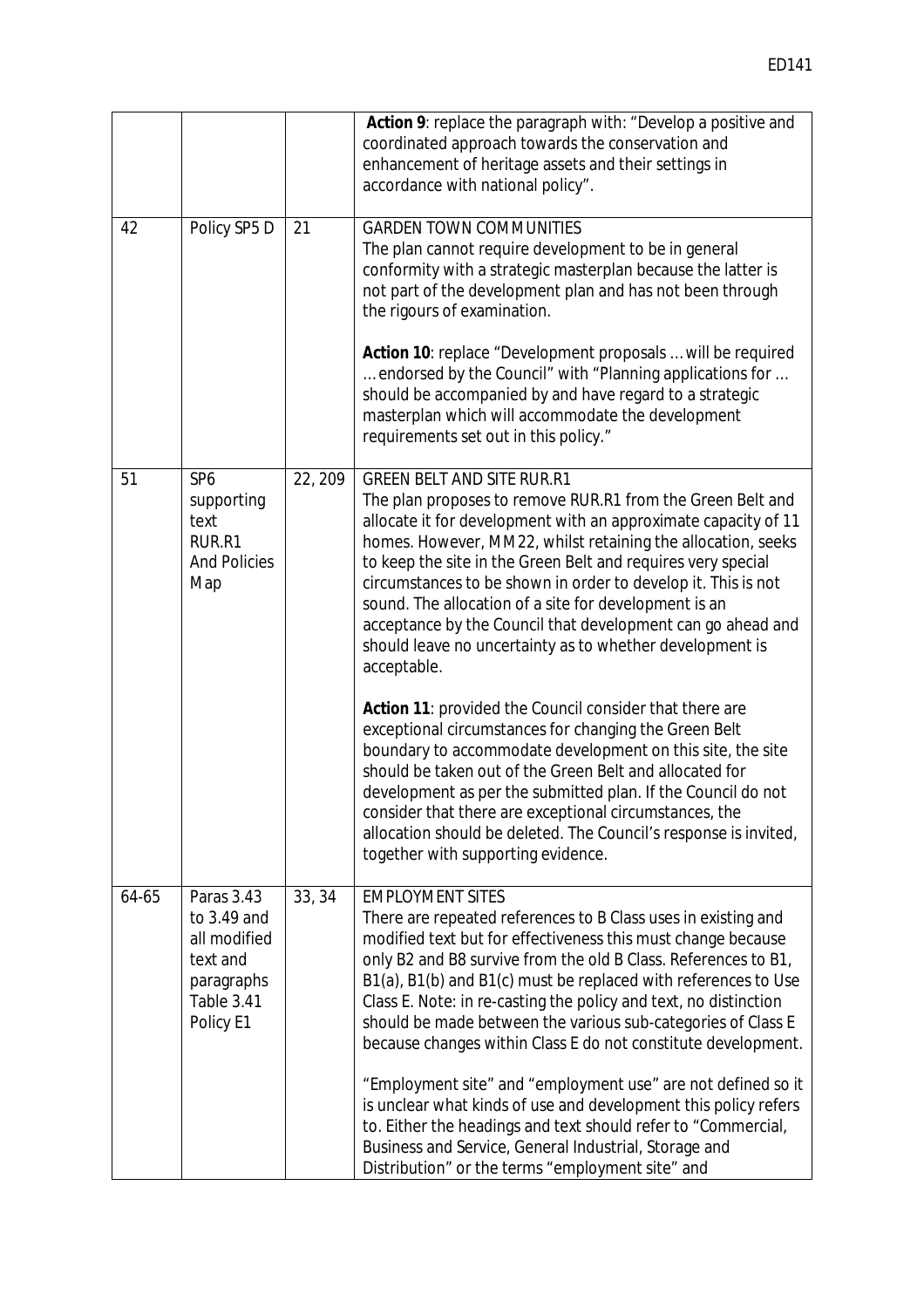|       |              |        | "employment use" may be retained provided a definition is<br>inserted into the Glossary indicating that employment uses<br>include all those within Classes E, B2 and B8 of the Use Classes<br>Order and that employment sites are sites that contain a<br>predominance of such uses.<br>Action 12: incorporate the changes described above into the                             |
|-------|--------------|--------|----------------------------------------------------------------------------------------------------------------------------------------------------------------------------------------------------------------------------------------------------------------------------------------------------------------------------------------------------------------------------------|
|       |              |        | supporting paragraphs, the policy, the table and, if required,<br>the glossary.                                                                                                                                                                                                                                                                                                  |
| 66    | Policy E2    | 36     | <b>RETAIL POLICY</b><br>Part B of Policy E2 appears robust enough to work within the<br>context of new Use Class E but the additional vitality and<br>viability test for acceptability should be deleted for<br>effectiveness because these are all uses appropriate to a town<br>centre and there is no clarity for a developer as to what is<br>required to meet such a test.  |
|       |              |        | Action 13: remove the vitality and viability test.                                                                                                                                                                                                                                                                                                                               |
|       |              |        | Parts C and D of the policy are no longer effective because Use<br>Class A1 does not exist.                                                                                                                                                                                                                                                                                      |
|       |              |        | Action 14: in both, all references to "A1" should be replaced by<br>"E". Similarly, "retail" (as in "retail frontage") should be<br>replaced with "commercial, business and service". There<br>should be no attempt to distinguish between different<br>elements within Class E because changes within Use Class E do<br>not constitute development.                             |
|       |              |        | Part F, including the modifications, has been rendered<br>redundant by Class MA of the Town and Country Planning<br>(General Permitted Development) Order 2015 as amended,<br>which allows changes of use from Class E to Class C3<br>(dwellinghouses) subject to certain conditions. The loss of town<br>centre uses, floorspace or frontage is not a condition within<br>MA.2. |
|       |              |        | Action 15: delete Part F (and do not adopt the previously<br>worded modifications).                                                                                                                                                                                                                                                                                              |
|       |              |        | Part G should be re-cast to refer to Use Class F which includes<br>small shops selling essential goods for the local community.                                                                                                                                                                                                                                                  |
|       |              |        | Action 16: create a main modification to this effect.                                                                                                                                                                                                                                                                                                                            |
|       |              |        | Part H still appears relevant.                                                                                                                                                                                                                                                                                                                                                   |
| 73,75 | Amendment    | 40, 41 | <b>ELECTRIC CHARGING POINTS</b>                                                                                                                                                                                                                                                                                                                                                  |
|       | to para 3.90 |        | MM40 and MM41 require all parking spaces in all new                                                                                                                                                                                                                                                                                                                              |
|       | and Policy   |        | developments to have direct access to electric charging points.                                                                                                                                                                                                                                                                                                                  |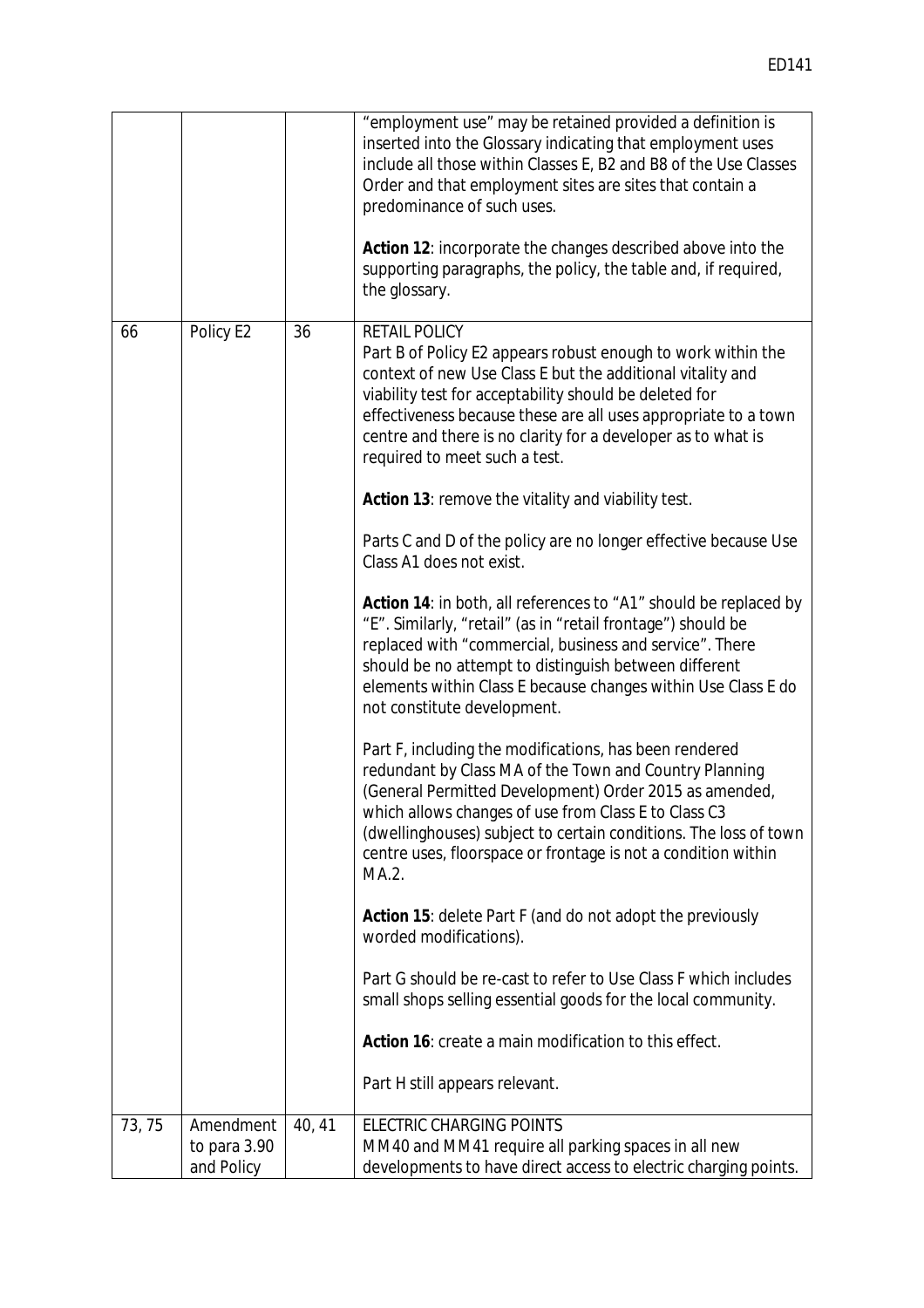|    | T1 Part G                                                      |    | There is an issue about the appropriateness of applying this to<br>all new developments given their differing parking and<br>charging needs, as well as ambiguity in what is meant by<br>"direct access to". However, this matter is about to be covered<br>by the building regulations so this requirement should be<br>deleted as a policy.<br>Action 17: Delete the requirement for all parking spaces to                                                                                                                              |
|----|----------------------------------------------------------------|----|-------------------------------------------------------------------------------------------------------------------------------------------------------------------------------------------------------------------------------------------------------------------------------------------------------------------------------------------------------------------------------------------------------------------------------------------------------------------------------------------------------------------------------------------|
|    |                                                                |    | have direct access to electric charging points.                                                                                                                                                                                                                                                                                                                                                                                                                                                                                           |
| 75 | Policy T1<br>Part F (iv)                                       | 41 | <b>TRANSPORT AND PARKING</b><br>The plan cannot require parking "in accordance with" adopted<br>parking standards because these are not a development plan<br>document and have not been examined.                                                                                                                                                                                                                                                                                                                                        |
|    |                                                                |    | Action 18: replace "in accordance with" with "having regard<br>to".                                                                                                                                                                                                                                                                                                                                                                                                                                                                       |
| 82 | First new<br>paragraph<br>after para<br>4.23                   | 46 | <b>EPPING FOREST SAC</b><br>The plan itself establishes the quantum and location of<br>development. Subsequent outputs from the monitoring<br>framework cannot change the location of development or alter<br>the quantum of development from the plan's provisions<br>(though those provisions may themselves allow for increases<br>above defined thresholds in clearly defined circumstances).                                                                                                                                         |
|    |                                                                |    | Action 19: end the paragraph at "APMS". Delete "or the Local<br>Plan  development being proposed."                                                                                                                                                                                                                                                                                                                                                                                                                                        |
| 82 | Second new<br>paragraph<br>after para<br>4.23                  | 46 | <b>EPPING FOREST SAC</b><br>The plan cannot be based on a moveable zone of influence<br>because that leaves too much uncertainty for developers who<br>need to plan their sites on the basis of current requirements.<br>Action 20: delete "The current zone of influence is  the<br>Monitoring Framework for the Forest" and replace with "The<br>zone of influence for the purposes of this plan is 6.2km".                                                                                                                             |
| 82 | Policy DM2<br>Part B, B1,<br>B <sub>2</sub> and B <sub>3</sub> | 47 | <b>EPPING FOREST SAC</b><br>The key policy element is in the first sentence of Part B. This is<br>the main mechanism by which harm to the SAC and SPA will be<br>prevented. It is perfectly sufficient to say this:                                                                                                                                                                                                                                                                                                                       |
|    |                                                                |    | "New development that would [not will] have an adverse effect<br>on the integrity of the Epping Forest Special Area for<br>Conservation or the Lee Valley Special Protection Area, either<br>alone or in combination with other plans or projects, will not be<br>permitted unless mitigation measures, on-site and off-site as<br>appropriate, are put in place to ensure that there will be no<br>harm to the integrity of these areas. Contributions towards off-<br>site measures to mitigate the likely impacts of air pollution and |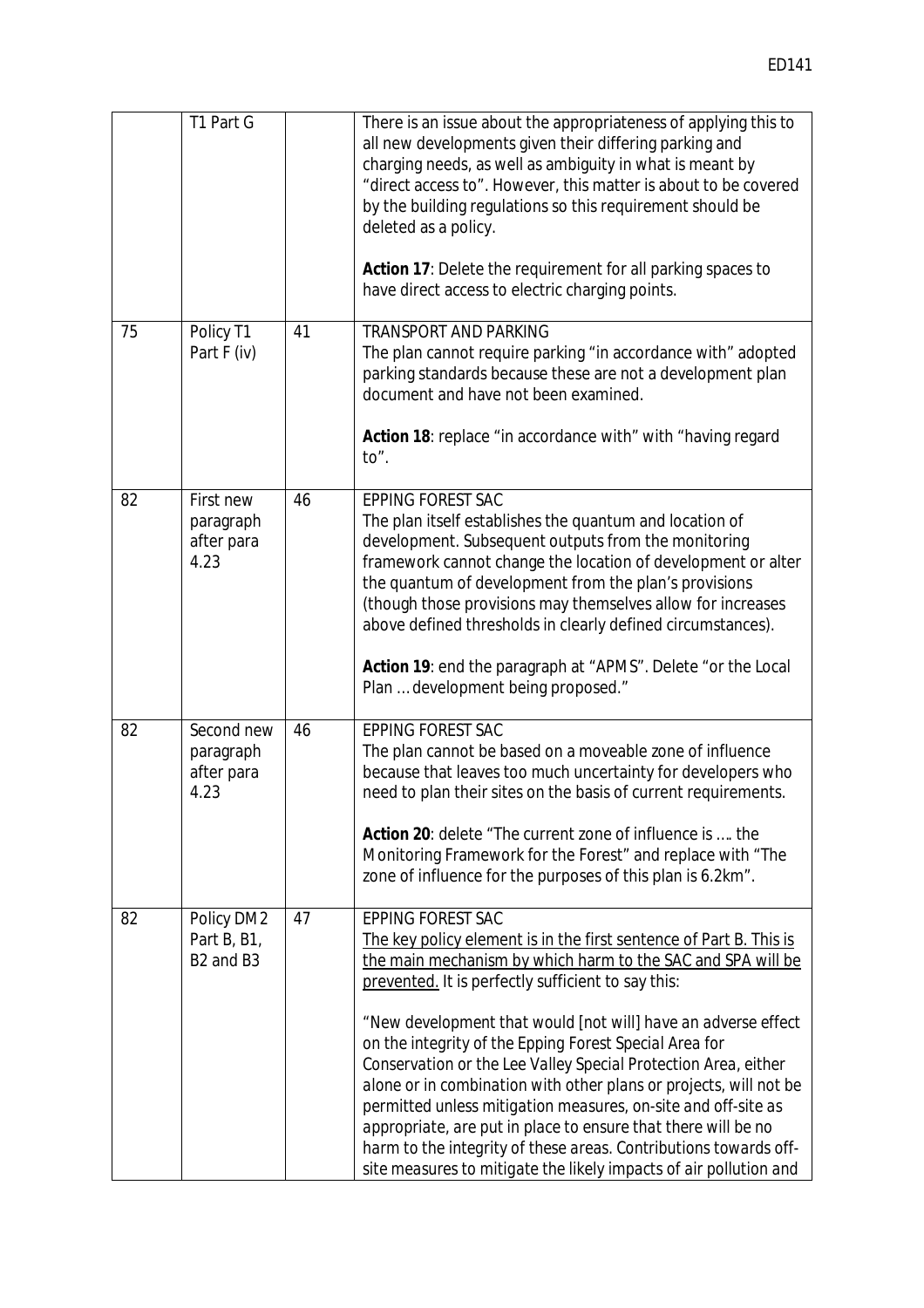| adverse recreational effects arising from a development will be<br>sought where these are necessary to make the development<br>acceptable, are directly related to the development and are<br>fairly and reasonably related in scale to the development."                                                                                                                                                                                                                                                                                                                                                                                                                                                                                                                                                                                                                                                  |
|------------------------------------------------------------------------------------------------------------------------------------------------------------------------------------------------------------------------------------------------------------------------------------------------------------------------------------------------------------------------------------------------------------------------------------------------------------------------------------------------------------------------------------------------------------------------------------------------------------------------------------------------------------------------------------------------------------------------------------------------------------------------------------------------------------------------------------------------------------------------------------------------------------|
| That is all that is required for Part B of the policy to be sound<br>and fully effective and for the local plan to safeguard impacts<br>on the SACs.                                                                                                                                                                                                                                                                                                                                                                                                                                                                                                                                                                                                                                                                                                                                                       |
| It is not necessary to repeat the requirement in each site-<br>specific policy because the plan is read as a whole and each<br>development must comply with Policy DM2. It is not necessary<br>to add further parts of Policies SP 4, P 1 and P 6 as suggested<br>by document ED139. Each development giving rise to likely<br>significant effects will need to have an appropriate assessment<br>and suitable measures devised to ensure the integrity of the<br>protected areas is not adversely affected.                                                                                                                                                                                                                                                                                                                                                                                               |
| The reference to the Council's mitigation strategies for the<br>Epping Forest SAC should be put into the supporting text in<br>brief. They are not examined documents and cannot form part<br>of local plan policy. In any case it is noted that the air quality<br>mitigation strategy is not finalised; certain aspects such as the<br>CAZ have not been fully worked through, and consultation and<br>technical modelling are likely to be required, notably involving<br>Essex County Council who are currently an objector to that<br>aspect of the air quality strategy. Moreover, this is a fast<br>moving subject, with ongoing rapid take up of fully electric<br>vehicles in response to technical improvements, increasing fuel<br>costs and changing social attitudes: see<br>https://www.gov.uk/government/statistics/vehicle-licensing-<br>statistics-2021/vehicle-licensing-statistics-2021 |
| There was a 76% annual increase in battery electric vehicle<br>registrations in 2021 and a 1,726% increase in such<br>registrations over the 5 years to 2021. Additional statistics for<br>Q1 of 2022 will be available in July 2022 but the trend is<br>expected to continue on a rapid upward trajectory.                                                                                                                                                                                                                                                                                                                                                                                                                                                                                                                                                                                                |
| In addition, the focus needs to be on impacts, not outputs. So it<br>is not appropriate to require mitigation in respect of all<br>developments giving rise to a net increase in traffic. The issue is<br>whether emissions from vehicles associated with such<br>developments will harm the integrity of the SAC, not whether<br>they give rise to extra traffic per se. This point comes up again<br>in the proposed new paragraphs following paragraph 4.163<br>(MM74). Specific mitigation measures will need to be put<br>forward for each development at the time of the application,<br>with the strategies providing guidance and overview.                                                                                                                                                                                                                                                        |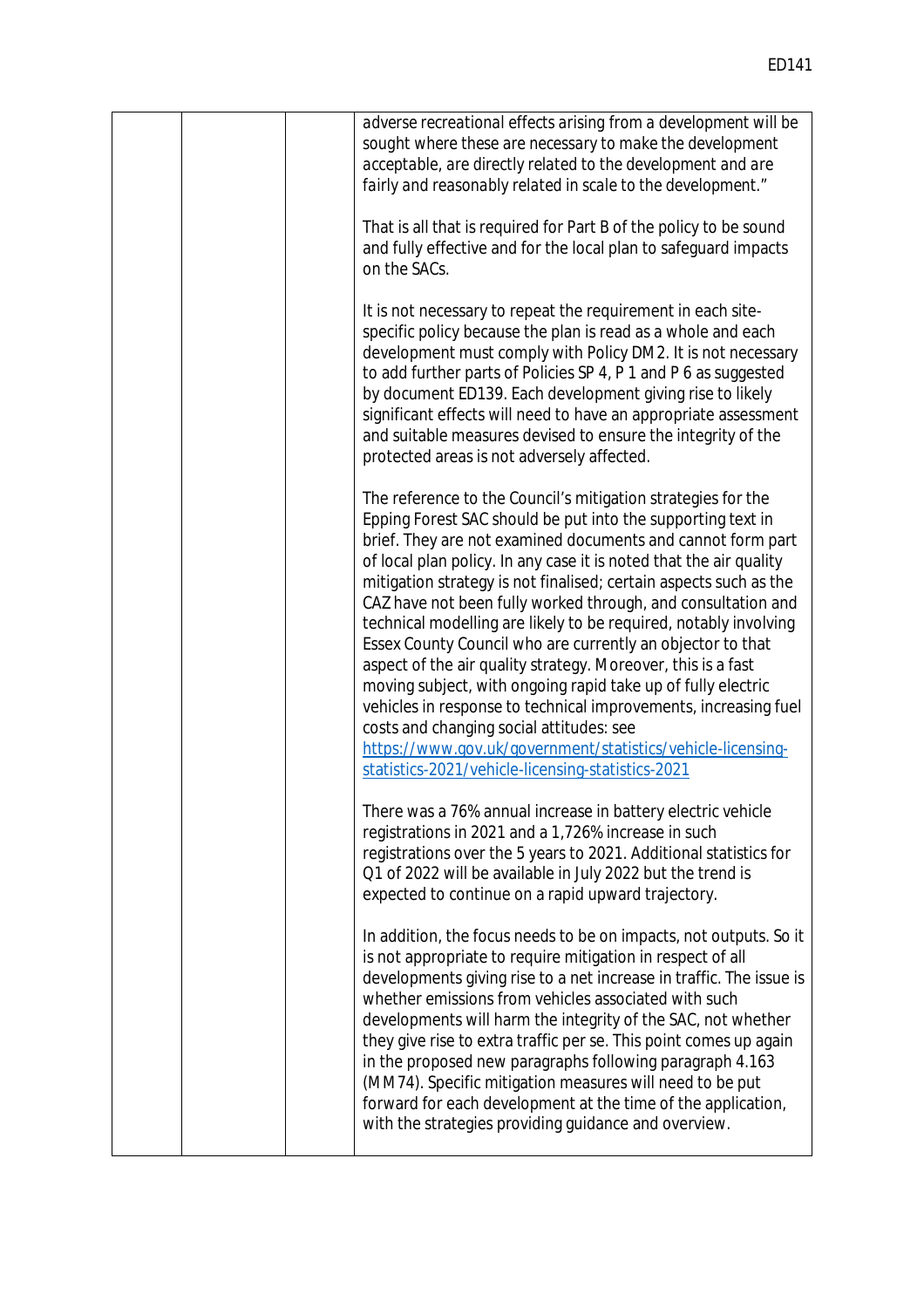|                |                                     |       | For all these reasons it is inappropriate to say in Policy DM2<br>(and elsewhere) that mitigation measures should be "in<br>accordance with" such strategies.                                                                                                                                                                                                                                                                                                                                                                                                                                                                                                                                                                                                                                                                                                                                                                                                                                                                                                                                                                                                                                                                                                                                                                                                                                                                                                                                                       |
|----------------|-------------------------------------|-------|---------------------------------------------------------------------------------------------------------------------------------------------------------------------------------------------------------------------------------------------------------------------------------------------------------------------------------------------------------------------------------------------------------------------------------------------------------------------------------------------------------------------------------------------------------------------------------------------------------------------------------------------------------------------------------------------------------------------------------------------------------------------------------------------------------------------------------------------------------------------------------------------------------------------------------------------------------------------------------------------------------------------------------------------------------------------------------------------------------------------------------------------------------------------------------------------------------------------------------------------------------------------------------------------------------------------------------------------------------------------------------------------------------------------------------------------------------------------------------------------------------------------|
|                |                                     |       | Action 21: delete Part B, B1, B2 and B3 and replace them with<br>the text set out in italics above. Include a modified version of<br>Parts B1, B2 and B3 in the supporting text, taking account of<br>the comments above.                                                                                                                                                                                                                                                                                                                                                                                                                                                                                                                                                                                                                                                                                                                                                                                                                                                                                                                                                                                                                                                                                                                                                                                                                                                                                           |
| 82             | Policy DM2<br>part C                | 47    | <b>EPPING FOREST SAC</b><br>Perpendicular can be construed as vertically above.                                                                                                                                                                                                                                                                                                                                                                                                                                                                                                                                                                                                                                                                                                                                                                                                                                                                                                                                                                                                                                                                                                                                                                                                                                                                                                                                                                                                                                     |
|                |                                     |       | Action 22: modify the policy to read "within 400 metres of the<br>boundary of the Epping Forest SAC" in the interests of clarity.                                                                                                                                                                                                                                                                                                                                                                                                                                                                                                                                                                                                                                                                                                                                                                                                                                                                                                                                                                                                                                                                                                                                                                                                                                                                                                                                                                                   |
| 105            | Policy<br><b>DM18</b>               | 68    | <b>WATER INFRASTRUCTURE</b><br>MM68 needs to recognise the role of phasing in the delivery of<br>water infrastructure. This is a similar point to Policy SP 4,<br>MM19.                                                                                                                                                                                                                                                                                                                                                                                                                                                                                                                                                                                                                                                                                                                                                                                                                                                                                                                                                                                                                                                                                                                                                                                                                                                                                                                                             |
|                |                                     |       | Action 23: after "in advance of occupation of development"<br>add "or at an agreed point where development is phased".<br>The final sentence "failure to do sooccupation of<br>development" should be deleted.                                                                                                                                                                                                                                                                                                                                                                                                                                                                                                                                                                                                                                                                                                                                                                                                                                                                                                                                                                                                                                                                                                                                                                                                                                                                                                      |
| $107 -$<br>108 | Para 4.149<br>Policy<br><b>DM20</b> | 71,72 | <b>RENEWABLE ENERGY</b><br>The requirement in paragraph 4.149 for all major development<br>(the definition of major development being as small as<br>developments of 10 or more homes) to incorporate site wide<br>communal energy systems that serve all energy demands from<br>within the development is highly unrealistic particularly when<br>it is considered that "all energy demands" includes heating,<br>lighting, energy required for cooking and other appliances, and<br>the supply of electricity to vehicle charge points. The warning<br>about the use of biomass which has been inserted into<br>paragraph 4.149 is unnecessary because the plan already<br>contains policies which prevent harm to the integrity of the<br>SAC. Part E of the policy is unnecessary as it is background<br>material that focuses on only one possible supply of energy.<br>Having regard to Inspector Ms Phillips' clear post-hearing<br>advice in paragraph 82 and Action 10, both the supporting text<br>and Policy DM 20 are still too focused on district heating and<br>cooling systems. There are other possibilities for renewable<br>energy generation as well as the promotion of energy<br>efficiency in new development and it should be recognised that<br>whilst encouraging renewables is beneficial, energy self-<br>sufficiency on a site-by-site basis is an unrealistic and<br>unnecessary strategy given both growing future energy<br>demands and the potential for major future national and |
|                |                                     |       | indeed international sources of renewable energy generation.                                                                                                                                                                                                                                                                                                                                                                                                                                                                                                                                                                                                                                                                                                                                                                                                                                                                                                                                                                                                                                                                                                                                                                                                                                                                                                                                                                                                                                                        |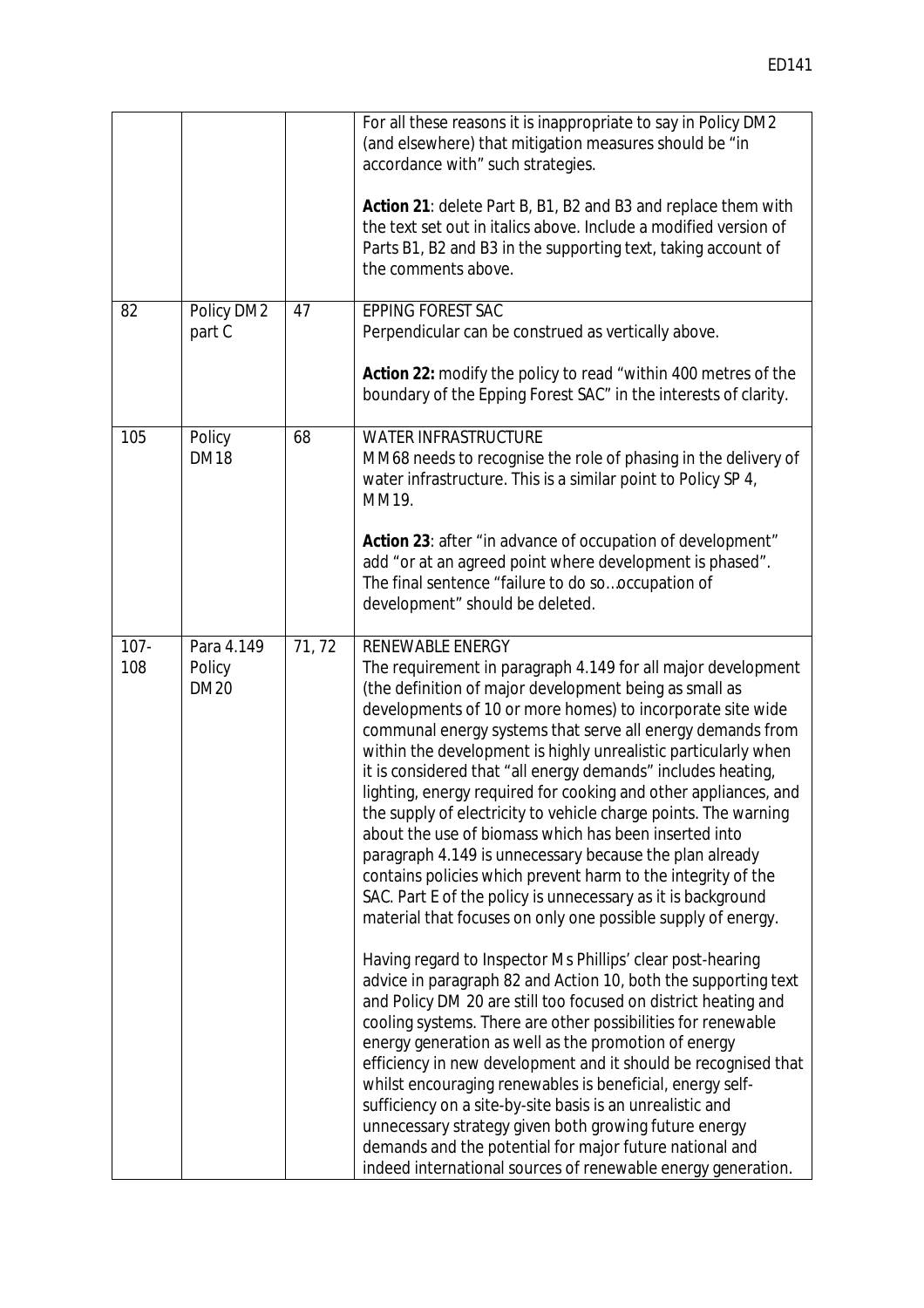|                |                                                                                        |    | Action 24: re-write and reduce 4.149 and Policy DM 20,<br>creating a much shorter policy that simply seeks the<br>incorporation of renewable energy installations and energy<br>efficiency measures in new development.                                                                                                                                                                                                                                                                                                                                                                                                                                                                                                                                                                                                                                                                                                                                                                                                                                         |
|----------------|----------------------------------------------------------------------------------------|----|-----------------------------------------------------------------------------------------------------------------------------------------------------------------------------------------------------------------------------------------------------------------------------------------------------------------------------------------------------------------------------------------------------------------------------------------------------------------------------------------------------------------------------------------------------------------------------------------------------------------------------------------------------------------------------------------------------------------------------------------------------------------------------------------------------------------------------------------------------------------------------------------------------------------------------------------------------------------------------------------------------------------------------------------------------------------|
| 110            | Additional<br>paragraphs<br>before para<br>4.156                                       | 74 | <b>AIR QUALITY</b><br>MM74 adds four new descriptive paragraphs about different<br>kinds of pollution. These are not necessary to make the plan<br>sound and I am not going to recommend their inclusion.<br>Action 25: delete the four additional paragraphs before 4.156.                                                                                                                                                                                                                                                                                                                                                                                                                                                                                                                                                                                                                                                                                                                                                                                     |
| 111            | Para 4.162                                                                             | 74 | <b>AIR QUALITY</b><br>As the plan as a whole is based on sustainability objectives, it is<br>misleading to single out a few policies that contribute to those<br>objectives.<br>Action 26: do not include the additional list of policies added to<br>paragraph 4.162 and delete the sentence in paragraph 4.162 of<br>the submitted plan which refers to Policies SP 2 and T1.                                                                                                                                                                                                                                                                                                                                                                                                                                                                                                                                                                                                                                                                                 |
| 111            | Policy<br>DM22 and<br>proposed<br>new<br>paragraphs<br>following<br>paragraph<br>4.163 | 74 | <b>AIR QUALITY</b><br>This section mixes up the effects on the SAC with other air<br>pollution issues. As the Epping Forest SAC has its own specific<br>policy in Policy DM2, SAC issues should not be re-visited in<br>Policy DM22 or its supporting text. This creates a lot of<br>confusion and raises the potential for inconsistency and<br>argument.<br>Action 27: strip out all references to the Epping Forest SAC<br>from Policy DM22 and its supporting text. That includes all the<br>references that have been added in as part of previous<br>modifications. Simply cross-refer the reader to Policy DM2<br>See commentary on plan p82/MM47/Action 21 above.<br>The second new paragraph in the supporting text after<br>paragraph 4.163 gives some examples of pollution generation<br>including pollution controllable under other legislation. It is not<br>required for soundness and I will not be recommending its<br>inclusion.<br>Action 28: delete this paragraph. Retain the third paragraph<br>which refers to validation requirements. |
| $116 -$<br>117 | Policy P1<br>and<br>supporting<br>text                                                 | 78 | SOUTH EPPING MASTERPLAN AREA<br>The number of homes allocated in the South Epping<br>Masterplan Area has been reduced by the main modifications<br>from 950 to 450. However, document ED120 has been<br>submitted on behalf of the developers containing a capacity<br>analysis pointing to the potential for the site to accommodate                                                                                                                                                                                                                                                                                                                                                                                                                                                                                                                                                                                                                                                                                                                           |

 $\mathsf{r}$ 

 $\top$ 

 $\overline{\mathbf{r}}$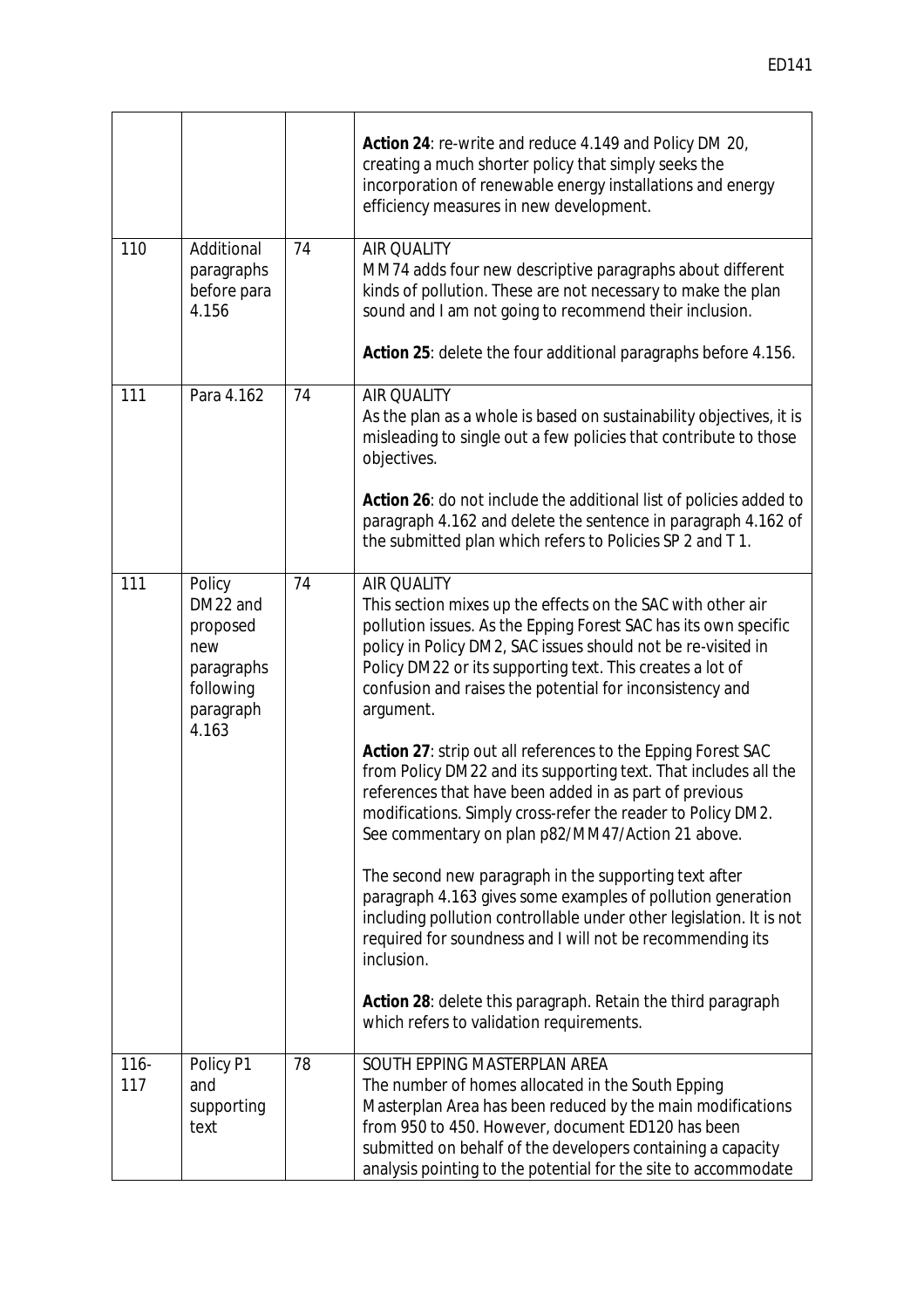|  | 735-829 dwellings, or 650 if a new primary school is required.<br>The Council's response document ED133 re-iterates the figure<br>of 450.                                                                                                                                                                                                                                                                                                                                                                                                                                                                                                                                                                                                                                                                                                                                                                                                                       |
|--|-----------------------------------------------------------------------------------------------------------------------------------------------------------------------------------------------------------------------------------------------------------------------------------------------------------------------------------------------------------------------------------------------------------------------------------------------------------------------------------------------------------------------------------------------------------------------------------------------------------------------------------------------------------------------------------------------------------------------------------------------------------------------------------------------------------------------------------------------------------------------------------------------------------------------------------------------------------------|
|  | Action 29: please may I see the Council's detailed analysis of<br>document ED120 that underpins its conclusions in ED133.                                                                                                                                                                                                                                                                                                                                                                                                                                                                                                                                                                                                                                                                                                                                                                                                                                       |
|  | The proposed new part of the policy after Part L appears to<br>prevent any application for permission being determined until<br>the results of air quality monitoring in 2024/25. The first rather<br>fundamental point is that policy cannot prevent any statutory<br>procedure under the Planning Acts from being discharged. The<br>second, more practical point, is that there is no indication as to<br>the relevance of 2024/25, nor would an applicant have any<br>control over the time interval from monitoring to analysis and<br>publication. Given the length of time it would take (even after<br>publication) for the applicant to obtain the full range of<br>permissions and consents, negotiate the s106 process and put<br>the contracts in place, the effect of this requirement appears<br>largely to negate the contribution of this site to the housing<br>trajectory within the plan period.                                             |
|  | A third point is one of inconsistency: there is a question as to<br>why this restriction is solely applied to this site when there are<br>other development sites capable of having an impact on the<br>SAC.                                                                                                                                                                                                                                                                                                                                                                                                                                                                                                                                                                                                                                                                                                                                                    |
|  | Moreover, there appears to be inconsistency between the<br>main modification which prevents any development from<br>taking place at all pre-monitoring, and what the Council says in<br>ED133. This says "The proposed approximate capacity of 450<br>new dwellings is predicated on the current assessment of<br>constraints  However, the Council recognises that there may<br>be the potential for the SEMPA to deliver an increased number<br>of dwellings to the 450  any increase would need to be<br>justified through the submission of a robust Appropriate<br>Assessment" ED133 therefore says something quite different<br>from Policy P1 as modified because it appears to accept the<br>450 dwellings as a baseline predicated on the current<br>assessment, with any additional dwellings over and above the<br>450 being predicated on air quality monitoring in 2024/25.<br>Perhaps this is what the modification to Policy P1 meant to<br>say? |
|  | Action 30: the allocation needs to be demonstrably capable of<br>a meaningful contribution towards housing supply in the plan<br>period and its commencement should not be predicated on<br>mid-term monitoring, the outcome of which cannot be known;<br>the trigger which would allow for an increase in development<br>over the figure of 450 homes needs to be clearly set out; and                                                                                                                                                                                                                                                                                                                                                                                                                                                                                                                                                                         |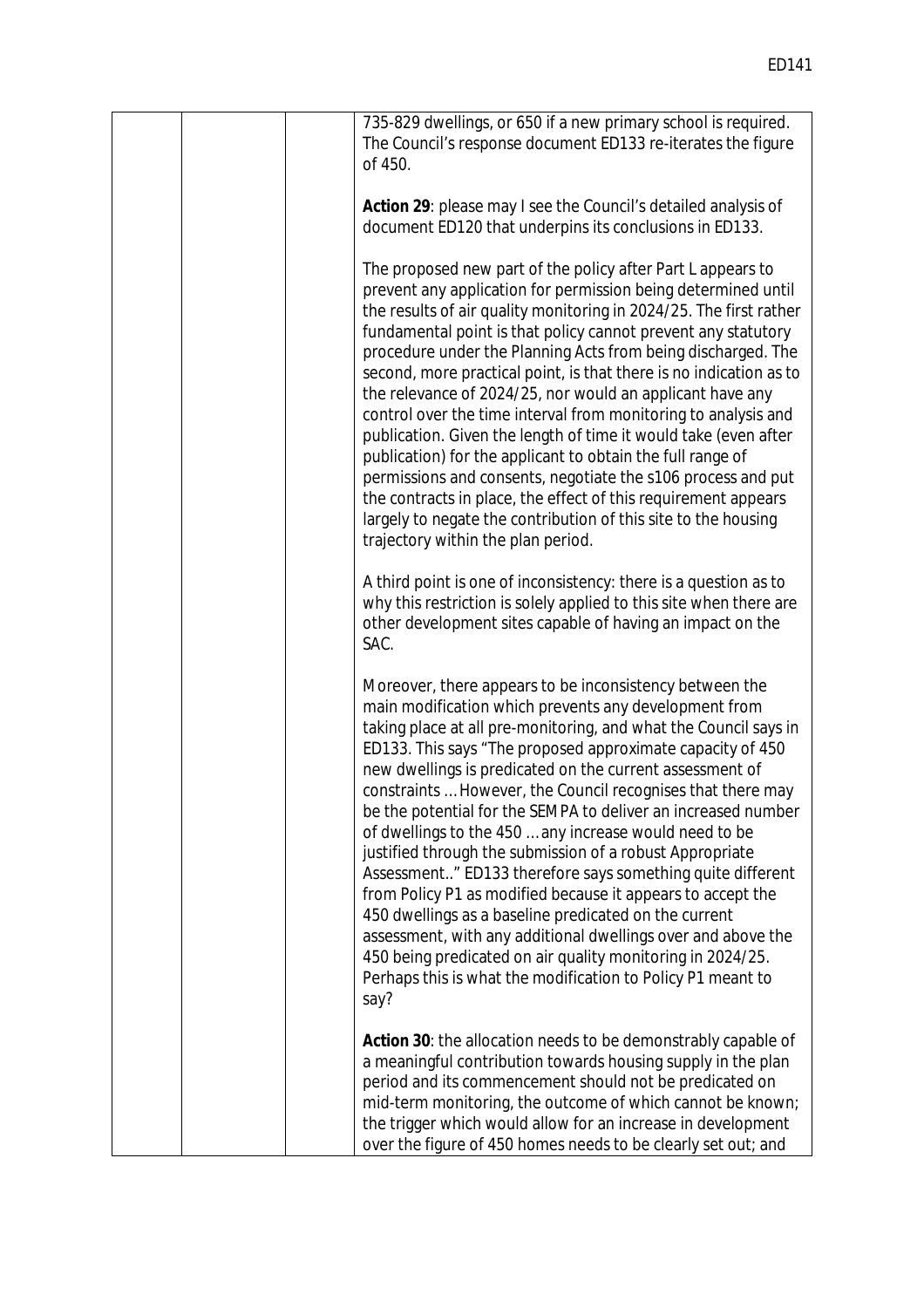|             |                                              |    | the approach to this site needs to be consistent with that for<br>other sites.                                                                                                                                                                                                                                                                                                                                                                                                                                                                                                                                                                                                                                                                                                                                                                                                                                                                                                                                                                                                                                                                                                                                              |
|-------------|----------------------------------------------|----|-----------------------------------------------------------------------------------------------------------------------------------------------------------------------------------------------------------------------------------------------------------------------------------------------------------------------------------------------------------------------------------------------------------------------------------------------------------------------------------------------------------------------------------------------------------------------------------------------------------------------------------------------------------------------------------------------------------------------------------------------------------------------------------------------------------------------------------------------------------------------------------------------------------------------------------------------------------------------------------------------------------------------------------------------------------------------------------------------------------------------------------------------------------------------------------------------------------------------------|
|             |                                              |    | Part J of the policy requires development proposals to be in<br>general conformity with a strategic masterplan. The way the<br>policy and text are phrased, the plan seeks to give the<br>masterplan in effect development plan status, requiring it to<br>have been formally endorsed prior to the determination of any<br>planning applications. Any such masterplan would be non-<br>statutory and the development plan cannot require<br>applications to comply with it. Nor can this policy prevent the<br>determination of any planning application for the site. The<br>appropriate approach is to allow the masterplan to come<br>forward as part of the normal planning application process.<br>Action 31: The policy should state that planning applications<br>should be accompanied by and have regard to a masterplan<br>which takes into account the requirements of the wider<br>defined area as set out in Policy P1. This masterplan should be<br>subject (as Part L says) to consideration by the Quality Review<br>Panel and should also be subject to public consultation,<br>including consultation with all those with a development<br>interest in the defined area. See also comments on Policy P6. |
| 122         | Policy P2                                    | 79 | <b>LOUGHTON</b><br>Inspector Phillips' Action 17 was to consider imposing a height<br>limit and Action 18 was to seek a statement of common ground<br>with TfL. But both sites LOU.R1 and LOU.R2 have been deleted.                                                                                                                                                                                                                                                                                                                                                                                                                                                                                                                                                                                                                                                                                                                                                                                                                                                                                                                                                                                                         |
|             |                                              |    | Action 32: please can the Council provide me with the<br>background that led to this decision and any SOCG with TfL (or<br>details of any attempt to draw one up).                                                                                                                                                                                                                                                                                                                                                                                                                                                                                                                                                                                                                                                                                                                                                                                                                                                                                                                                                                                                                                                          |
| 134         | Policy P4,<br>new<br>paragraph<br>after 5.69 | 83 | ONGAR / Zol<br>The inappropriateness of a variable Zone of Influence has been<br>discussed above in connection with MM46.                                                                                                                                                                                                                                                                                                                                                                                                                                                                                                                                                                                                                                                                                                                                                                                                                                                                                                                                                                                                                                                                                                   |
|             |                                              |    | Action 33: delete the proposed new paragraph after 5.69.                                                                                                                                                                                                                                                                                                                                                                                                                                                                                                                                                                                                                                                                                                                                                                                                                                                                                                                                                                                                                                                                                                                                                                    |
| 134-<br>135 | Policy P4                                    | 84 | <b>ONGAR</b>                                                                                                                                                                                                                                                                                                                                                                                                                                                                                                                                                                                                                                                                                                                                                                                                                                                                                                                                                                                                                                                                                                                                                                                                                |
|             |                                              |    | Action 34: please will the Council confirm that Part D(ii) of this<br>policy remains as a consequence of the modifications.                                                                                                                                                                                                                                                                                                                                                                                                                                                                                                                                                                                                                                                                                                                                                                                                                                                                                                                                                                                                                                                                                                 |
| 135         | Policy P4 I                                  | 84 | <b>ONGAR</b><br>The plan cannot require development proposals to be in<br>accordance with (or even in general conformity with) a concept<br>framework which has previously been endorsed by the Council<br>since such a framework will not have the status of a<br>development plan. Nor can this policy prevent the                                                                                                                                                                                                                                                                                                                                                                                                                                                                                                                                                                                                                                                                                                                                                                                                                                                                                                        |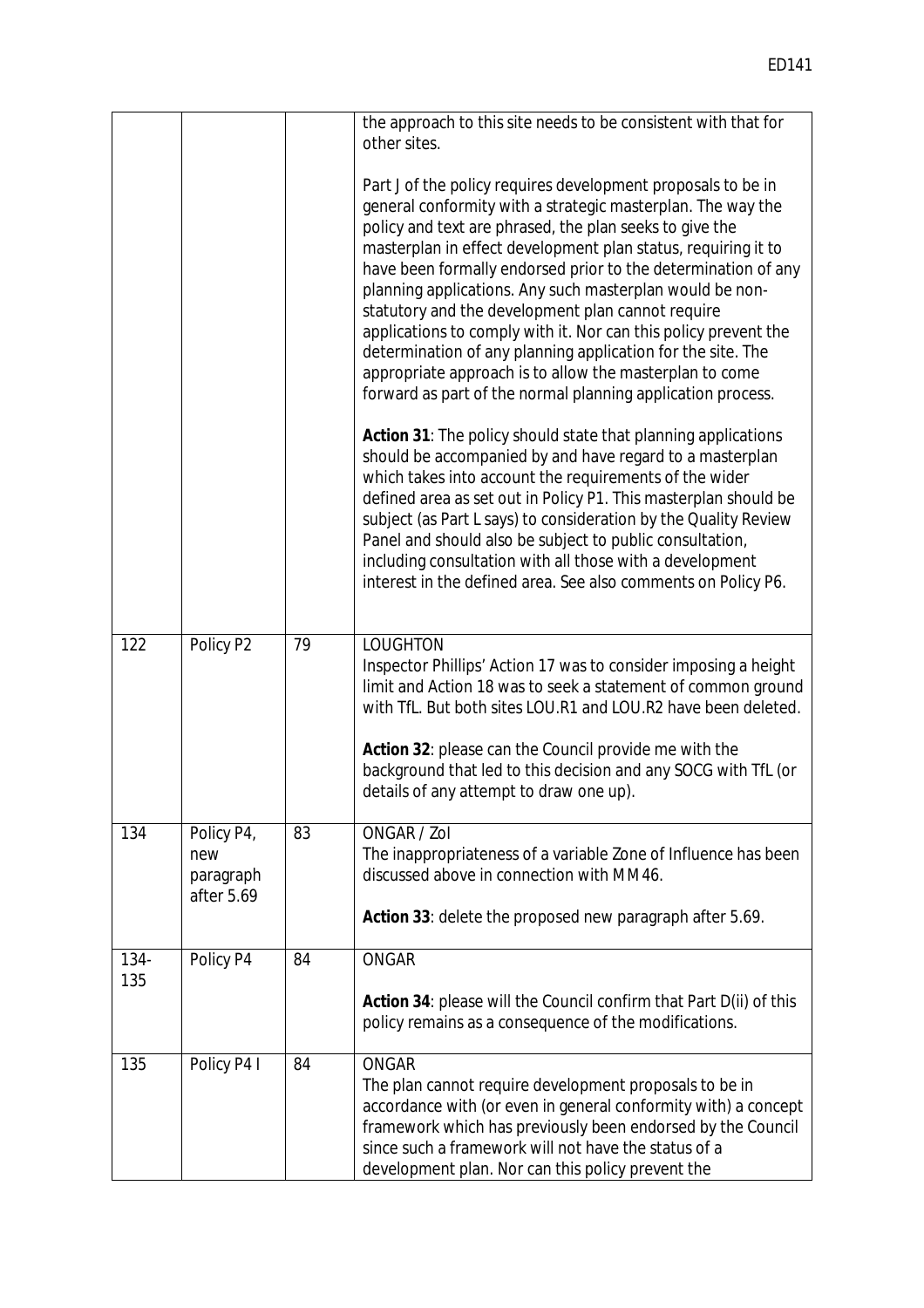|                |                                                                                                   |        | determination of any planning application prior to the<br>endorsement of a concept framework by the Council. The<br>appropriate approach is to allow the concept framework to<br>come forward as part of the normal planning application<br>process.<br>Action 35: the policy should state that planning applications<br>should be accompanied by and have regard to a concept<br>framework which takes into account the requirements of the<br>wider defined area as set out in Policy P4. The concept<br>framework should be subject (as Part K says) to consideration<br>by the Quality Review Panel and should also be subject to<br>public consultation, including consultation with all those with a<br>development interest in the defined area.                                                                                                                                                                                                                                                                                                                                                                                       |
|----------------|---------------------------------------------------------------------------------------------------|--------|-----------------------------------------------------------------------------------------------------------------------------------------------------------------------------------------------------------------------------------------------------------------------------------------------------------------------------------------------------------------------------------------------------------------------------------------------------------------------------------------------------------------------------------------------------------------------------------------------------------------------------------------------------------------------------------------------------------------------------------------------------------------------------------------------------------------------------------------------------------------------------------------------------------------------------------------------------------------------------------------------------------------------------------------------------------------------------------------------------------------------------------------------|
| $142 -$<br>144 | Policy P6<br>parts K and<br>L, paragraph<br>5.92,<br>additional<br>paragraph<br>following<br>5.93 | 86, 87 | <b>NORTH WEALD BASSETT</b><br>As with Policy P 1, this policy takes an unsound approach in<br>respect of the requirement for a strategic masterplan. The way<br>the policy and text are phrased, the plan seeks to give the<br>masterplan in effect development plan status, requiring<br>proposals to be in general conformity with it despite it being a<br>non-statutory document and requiring certain details<br>(including the access to site NWB.T1) to be precisely in<br>accordance with it.<br>The appropriate approach is to allow the masterplan to come<br>forward as part of the normal planning application process.<br>Action 36: the policy and supporting text should state that<br>planning applications should be accompanied by and have<br>regard to a masterplan which takes into account the<br>requirements of the wider defined area as set out in Policy P6.<br>This masterplan should be subject (as Part M says) to<br>consideration by the Quality Review Panel and should also be<br>subject to public consultation, including consultation with all<br>those with a development interest in the defined area. |
| 143            | Policy P6 D                                                                                       | 87     | <b>NORTH WEALD BASSETT</b><br>The modification and Part O refer to Use Class B1 which has<br>been revoked.<br>Action 37: delete the reference to B1 and replace with Use<br>Class E.                                                                                                                                                                                                                                                                                                                                                                                                                                                                                                                                                                                                                                                                                                                                                                                                                                                                                                                                                          |
| 154            | <b>New</b><br>paragraph<br>after 5.131                                                            | 91     | <b>ROYDON</b><br>The inappropriateness of a variable Zone of Influence for<br>planning purposes has already been commented upon.<br>Action 38: remove this new paragraph entirely.                                                                                                                                                                                                                                                                                                                                                                                                                                                                                                                                                                                                                                                                                                                                                                                                                                                                                                                                                            |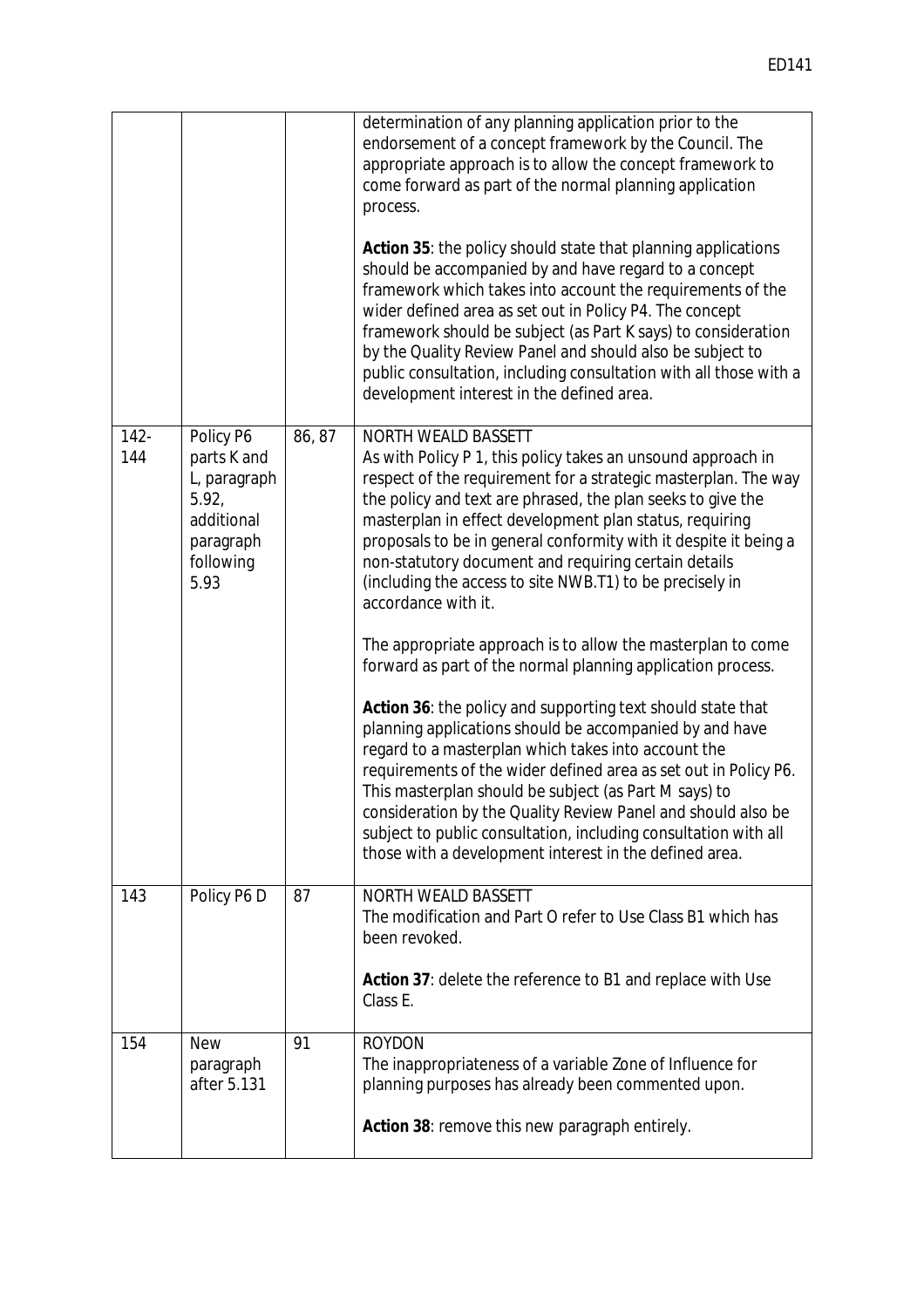| 157         | <b>New</b><br>paragraph<br>after 5.143    | 93  | <b>NAZEING</b><br>The inappropriateness of a variable Zone of Influence for<br>planning purposes has already been commented upon.<br>Action 39: remove this new paragraph entirely.                                                                                                                                                                                                                                                                                                                                |
|-------------|-------------------------------------------|-----|--------------------------------------------------------------------------------------------------------------------------------------------------------------------------------------------------------------------------------------------------------------------------------------------------------------------------------------------------------------------------------------------------------------------------------------------------------------------------------------------------------------------|
| 158         | Policy P10<br>Parts H-J<br>and 5.138      | 94  | <b>NAZEING</b><br>This approach is similar to that in Policy P4 and suffers from<br>the same defect. The plan cannot require development<br>proposals to be in accordance with (or even in general<br>conformity with) a concept framework which has previously<br>been endorsed by the Council since such a framework will not<br>have the status of a development plan.                                                                                                                                          |
|             |                                           |     | Action 40: as with Policy P4, the policy should state that<br>planning applications should be accompanied by and have<br>regard to a concept framework which takes into account the<br>requirements of the wider defined area as set out in Policy P4.<br>The concept framework should be subject (as Part K says) to<br>consideration by the Quality Review Panel and should also be<br>subject to public consultation, including consultation with all<br>those with a development interest in the defined area. |
| 164         | <b>New</b><br>paragraph<br>after 5.161    | 97  | <b>COOPERSALE, FYFIELD ETC</b><br>The inappropriateness of a variable Zone of Influence for<br>planning purposes has already been commented upon.                                                                                                                                                                                                                                                                                                                                                                  |
|             |                                           |     | Action 41: remove this new paragraph entirely.                                                                                                                                                                                                                                                                                                                                                                                                                                                                     |
| 173,<br>174 | 5.169<br><b>And Policy</b><br><b>P13D</b> | 99  | RURAL SITES IN THE EAST OF THE DISTRICT<br>The modifications refer to Use Classes B1(a) and B1(b), both of<br>which have been revoked.                                                                                                                                                                                                                                                                                                                                                                             |
|             |                                           |     | Action 42: replace the outdated references with a reference to<br>Use Class E.                                                                                                                                                                                                                                                                                                                                                                                                                                     |
| 173         | <b>New</b><br>paragraph<br>after 5.170    | 99  | RURAL SITES IN THE EAST OF THE DISTRICT<br>The inappropriateness of a variable Zone of Influence for<br>planning purposes has already been commented upon.<br>Action 43: remove this new paragraph entirely.                                                                                                                                                                                                                                                                                                       |
| 183         | Policy D1,<br>new part<br>following A     | 106 | <b>DELIVERY OF INFRASTRUCTURE</b><br>As with a number of policies discussed above, this treats the<br>infrastructure delivery schedule as if it were part of the<br>development plan, with contributions towards the items on<br>the schedule "expected". But the schedule is not part of the<br>plan. Infrastructure delivery and contributions should relate to<br>the particular development proposed in accordance with the<br>CIL regulations. Whilst regard should be had to the                             |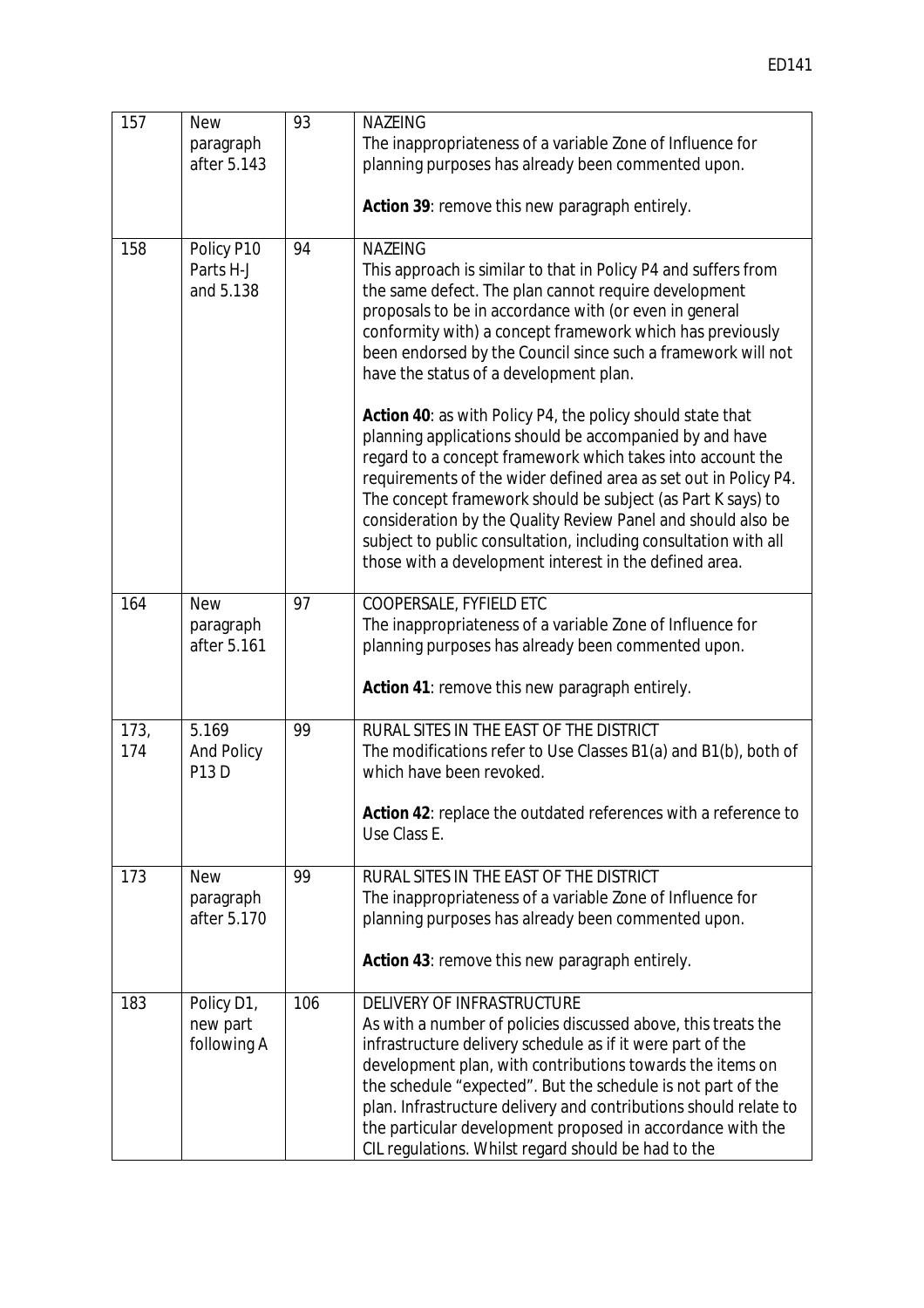|     |                                                     |     | infrastructure delivery schedule, the issues arising from any<br>particular site might in practice require deviation from it.<br>Action 44: Delete the first new paragraph and replace with the<br>following:<br>"The delivery of infrastructure either directly or through<br>contributions will be sought where this is necessary to make<br>the development acceptable, is directly related to the<br>development and is fairly and reasonably related in scale to the<br>development. In assessing the need for particular kinds of<br>infrastructure, regard will be had to the infrastructure delivery<br>schedule."<br>The second new paragraph is acceptable.                                                                  |
|-----|-----------------------------------------------------|-----|----------------------------------------------------------------------------------------------------------------------------------------------------------------------------------------------------------------------------------------------------------------------------------------------------------------------------------------------------------------------------------------------------------------------------------------------------------------------------------------------------------------------------------------------------------------------------------------------------------------------------------------------------------------------------------------------------------------------------------------|
| 184 | Paragraph<br>6.18                                   | 107 | <b>ESSENTIAL FACILITIES AND SERVICES</b><br>In the second sentence of 6.18, the word "include" is<br>ambiguous and is likely to lead to future argument over the<br>extent of the policy. A change is required for effectiveness.<br>Action 45: replace "include:" with "are:"                                                                                                                                                                                                                                                                                                                                                                                                                                                         |
| 186 | Policy D <sub>2</sub> ,<br>Part B (iii)<br>and (iv) | 108 | <b>ESSENTIAL FACILITIES AND SERVICES</b><br>There should be an "or" at the end of part B (iii) before new<br>clause (iv).<br>Action 46: add "or" as indicated.                                                                                                                                                                                                                                                                                                                                                                                                                                                                                                                                                                         |
| 187 | Policy D3<br>Part B                                 | 109 | <b>UTILITIES</b><br>The Council cannot by law or policy require a developer to<br>enter into an obligation, which is a voluntary act, in order to<br>make a payment. Moreover, utilities providers themselves<br>have certain statutory obligations which will need to be<br>factored into any consideration of infrastructure contributions.<br>And not all infrastructure will need to be completed prior to<br>first occupation as Part B of the policy requires. This part of the<br>policy is largely unnecessary anyway because the issue is<br>covered adequately in Part A.<br>Action 47: delete Part B and simply add "at the right time" to<br>Part A. In Part C, replace "prior to occupation" with "at the<br>right time". |
| 112 | <b>New Policy</b><br>D <sub>8</sub>                 | n/a | <b>NEW POLICY: PLAN REVIEW</b><br>Part C, third bullet. This is not an appropriate review criterion<br>because it undermines the plan. The plan contains very strong<br>policy safeguards for the protection of the SAC, not to mention<br>the statutory safeguards that exist. If any of the individual sites<br>is unable to demonstrate through appropriate assessment that<br>it would not harm the integrity of the SAC then the site cannot<br>progress. Ultimately any problems progressing any site will                                                                                                                                                                                                                       |